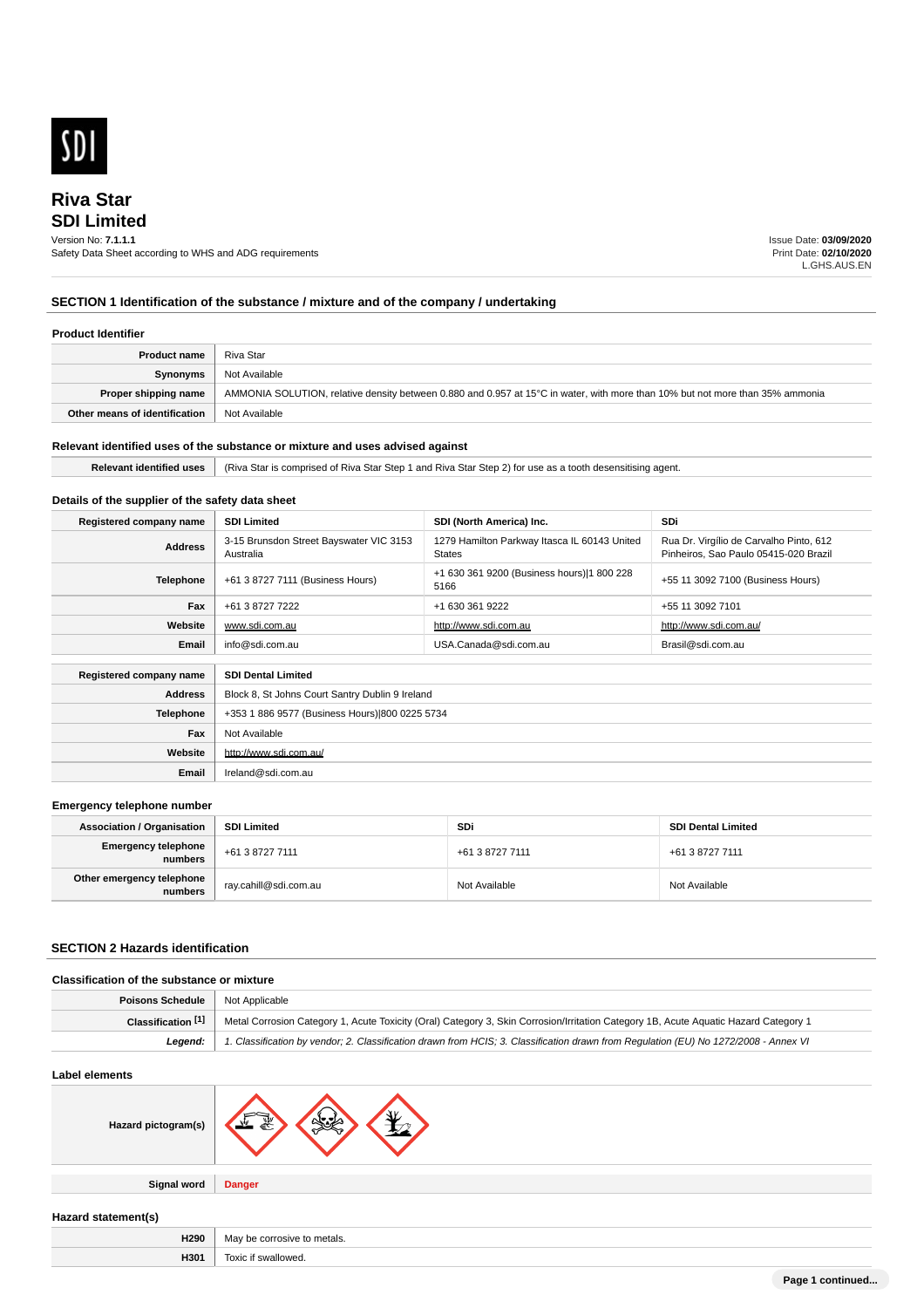**Riva Star**

| H314 | Causes severe skin burns and eve damage. |
|------|------------------------------------------|
| H400 | Very toxic to aguatic life.              |

### **Precautionary statement(s) Prevention**

| P260        | Do not breathe mist/vapours/spray.                                         |  |
|-------------|----------------------------------------------------------------------------|--|
| <b>P270</b> | Do not eat, drink or smoke when using this product.                        |  |
| <b>P280</b> | Wear protective gloves/protective clothing/eye protection/face protection. |  |
| P234        | Keep only in original container.                                           |  |
| P273        | Avoid release to the environment.                                          |  |

### **Precautionary statement(s) Response**

| P301+P310      | IF SWALLOWED: Immediately call a POISON CENTER or doctor/physician.                                                              |
|----------------|----------------------------------------------------------------------------------------------------------------------------------|
| P301+P330+P331 | IF SWALLOWED: Rinse mouth. Do NOT induce vomiting.                                                                               |
| P303+P361+P353 | IF ON SKIN (or hair): Remove/Take off immediately all contaminated clothing. Rinse skin with water/shower.                       |
| P305+P351+P338 | IF IN EYES: Rinse cautiously with water for several minutes. Remove contact lenses, if present and easy to do. Continue rinsing. |
| P321           | Specific treatment (see advice on this label).                                                                                   |
| P363           | Wash contaminated clothing before reuse.                                                                                         |
| P390           | Absorb spillage to prevent material damage.                                                                                      |
| P391           | Collect spillage.                                                                                                                |
| P304+P340      | IF INHALED: Remove victim to fresh air and keep at rest in a position comfortable for breathing.                                 |

### **Precautionary statement(s) Storage**

**P405** Store locked up.

# **Precautionary statement(s) Disposal**

**P501** Dispose of contents/container to authorised hazardous or special waste collection point in accordance with any local regulation.

# **SECTION 3 Composition / information on ingredients**

### **Substances**

See section below for composition of Mixtures

### **Mixtures**

| <b>CAS No</b> | %[weight] | Name                                              |
|---------------|-----------|---------------------------------------------------|
| Not Available |           | each 0.05ml capsule of Riva Star Step 1 contains: |
| 7775-41-9     | $35 - 40$ | silver(I) fluoride                                |
| 1336-21-6     | $15 - 20$ | ammonia                                           |
| 7732-18-5     | balance   | water                                             |
| Not Available |           | Riva Star Step 2 contains:                        |
| Not Available | 100       | Ingredients determined not to be hazardous        |

### **SECTION 4 First aid measures**

# **Description of first aid measures**

| <b>Eye Contact</b>  | If this product comes in contact with the eyes:<br>Immediately hold eyelids apart and flush the eye continuously with running water.<br>Ensure complete irrigation of the eye by keeping eyelids apart and away from eye and moving the eyelids by occasionally lifting the upper<br>and lower lids.<br>▶ Continue flushing until advised to stop by the Poisons Information Centre or a doctor, or for at least 15 minutes.<br>Transport to hospital or doctor without delay.<br>Removal of contact lenses after an eye injury should only be undertaken by skilled personnel. |
|---------------------|---------------------------------------------------------------------------------------------------------------------------------------------------------------------------------------------------------------------------------------------------------------------------------------------------------------------------------------------------------------------------------------------------------------------------------------------------------------------------------------------------------------------------------------------------------------------------------|
| <b>Skin Contact</b> | If skin contact occurs:<br>Immediately remove all contaminated clothing, including footwear.<br>Flush skin and hair with running water (and soap if available).<br>Seek medical attention in event of irritation.                                                                                                                                                                                                                                                                                                                                                               |
| Inhalation          | If fumes or combustion products are inhaled remove from contaminated area.<br>Seek medical attention.                                                                                                                                                                                                                                                                                                                                                                                                                                                                           |
| Ingestion           | If swallowed do <b>NOT</b> induce vomiting.<br>If vomiting occurs, lean patient forward or place on left side (head-down position, if possible) to maintain open airway and prevent aspiration.<br>• Observe the patient carefully.<br>Never give liquid to a person showing signs of being sleepy or with reduced awareness; i.e. becoming unconscious.<br>Give water to rinse out mouth, then provide liquid slowly and as much as casualty can comfortably drink.<br>Seek medical advice.                                                                                    |

# **Indication of any immediate medical attention and special treatment needed**

Treat symptomatically.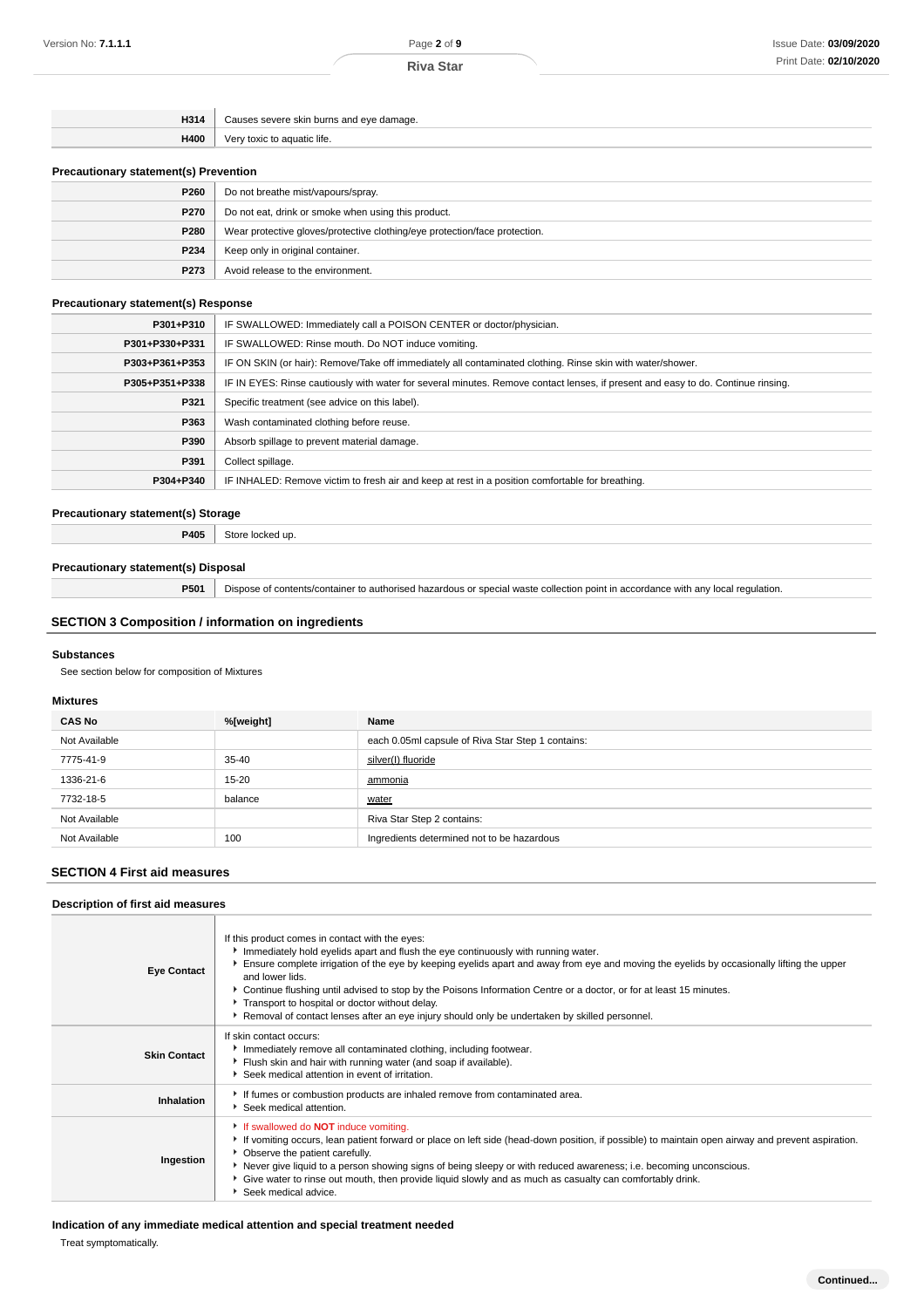**Riva Star**

# **SECTION 5 Firefighting measures**

### **Extinguishing media**

- Dry chemical powder.
- ▶ BCF (where regulations permit).
- Carbon dioxide.

| Special hazards arising from the substrate or mixture |                                                                                                                                                                                                                                                                                                                                                                                                                                                                                                                                            |  |
|-------------------------------------------------------|--------------------------------------------------------------------------------------------------------------------------------------------------------------------------------------------------------------------------------------------------------------------------------------------------------------------------------------------------------------------------------------------------------------------------------------------------------------------------------------------------------------------------------------------|--|
| <b>Fire Incompatibility</b>                           | None known.                                                                                                                                                                                                                                                                                                                                                                                                                                                                                                                                |  |
| <b>Advice for firefighters</b>                        |                                                                                                                                                                                                                                                                                                                                                                                                                                                                                                                                            |  |
| <b>Fire Fighting</b>                                  | Alert Fire Brigade and tell them location and nature of hazard.<br>▶ Wear full body protective clothing with breathing apparatus.<br>▶ Prevent, by any means available, spillage from entering drains or water course.<br>Use fire fighting procedures suitable for surrounding area.<br>Do not approach containers suspected to be hot.<br>Cool fire exposed containers with water spray from a protected location.<br>If safe to do so, remove containers from path of fire.<br>Equipment should be thoroughly decontaminated after use. |  |
| <b>Fire/Explosion Hazard</b>                          | Non combustible.<br>Not considered to be a significant fire risk.<br>Acids may react with metals to produce hydrogen, a highly flammable and explosive gas.<br>Heating may cause expansion or decomposition leading to violent rupture of containers.<br>May emit corrosive, poisonous fumes. May emit acrid smoke.<br>Decomposition may produce toxic fumes of:<br>nitrogen oxides (NOx)<br>ammonia                                                                                                                                       |  |
| <b>HAZCHEM</b>                                        | 2X                                                                                                                                                                                                                                                                                                                                                                                                                                                                                                                                         |  |

# **SECTION 6 Accidental release measures**

# **Personal precautions, protective equipment and emergency procedures**

See section 8

### **Environmental precautions**

See section 12

### **Methods and material for containment and cleaning up**

| <b>Minor Spills</b> | > Drains for storage or use areas should have retention basins for pH adjustments and dilution of spills before discharge or disposal of<br>material.<br>Check regularly for spills and leaks.<br>Clean up all spills immediately.<br>Avoid breathing vapours and contact with skin and eyes.<br>► Control personal contact with the substance, by using protective equipment.<br>• Contain and absorb spill with sand, earth, inert material or vermiculite.<br>▶ Wipe up.<br>• Place in a suitable, labelled container for waste disposal.                                                                                                                                                                                                                                                                                         |
|---------------------|--------------------------------------------------------------------------------------------------------------------------------------------------------------------------------------------------------------------------------------------------------------------------------------------------------------------------------------------------------------------------------------------------------------------------------------------------------------------------------------------------------------------------------------------------------------------------------------------------------------------------------------------------------------------------------------------------------------------------------------------------------------------------------------------------------------------------------------|
| <b>Major Spills</b> | • Clear area of personnel and move upwind.<br>Alert Fire Brigade and tell them location and nature of hazard.<br>▶ Wear full body protective clothing with breathing apparatus.<br>▶ Prevent, by any means available, spillage from entering drains or water course.<br>Stop leak if safe to do so.<br>Contain spill with sand, earth or vermiculite.<br>• Collect recoverable product into labelled containers for recycling.<br>Neutralise/decontaminate residue (see Section 13 for specific agent).<br>• Collect solid residues and seal in labelled drums for disposal.<br>▶ Wash area and prevent runoff into drains.<br>After clean up operations, decontaminate and launder all protective clothing and equipment before storing and re-using.<br>If contamination of drains or waterways occurs, advise emergency services. |

Personal Protective Equipment advice is contained in Section 8 of the SDS.

# **SECTION 7 Handling and storage**

| Precautions for safe handling |                                                                                                                                                                                                                                                                                                                                                                                                                                                                                                                                                                                                                                                                                                                                                                                                            |
|-------------------------------|------------------------------------------------------------------------------------------------------------------------------------------------------------------------------------------------------------------------------------------------------------------------------------------------------------------------------------------------------------------------------------------------------------------------------------------------------------------------------------------------------------------------------------------------------------------------------------------------------------------------------------------------------------------------------------------------------------------------------------------------------------------------------------------------------------|
| Safe handling                 | Avoid all personal contact, including inhalation.<br>• Wear protective clothing when risk of exposure occurs.<br>▶ Use in a well-ventilated area.<br>Avoid contact with moisture.<br>Avoid contact with incompatible materials.<br>V When handling, DO NOT eat, drink or smoke.<br>Keep containers securely sealed when not in use.<br>Avoid physical damage to containers.<br>Always wash hands with soap and water after handling.<br>▶ Work clothes should be laundered separately. Launder contaminated clothing before re-use.<br>Use good occupational work practice.<br>▶ Observe manufacturer's storage and handling recommendations contained within this SDS.<br>Atmosphere should be regularly checked against established exposure standards to ensure safe working conditions are maintained. |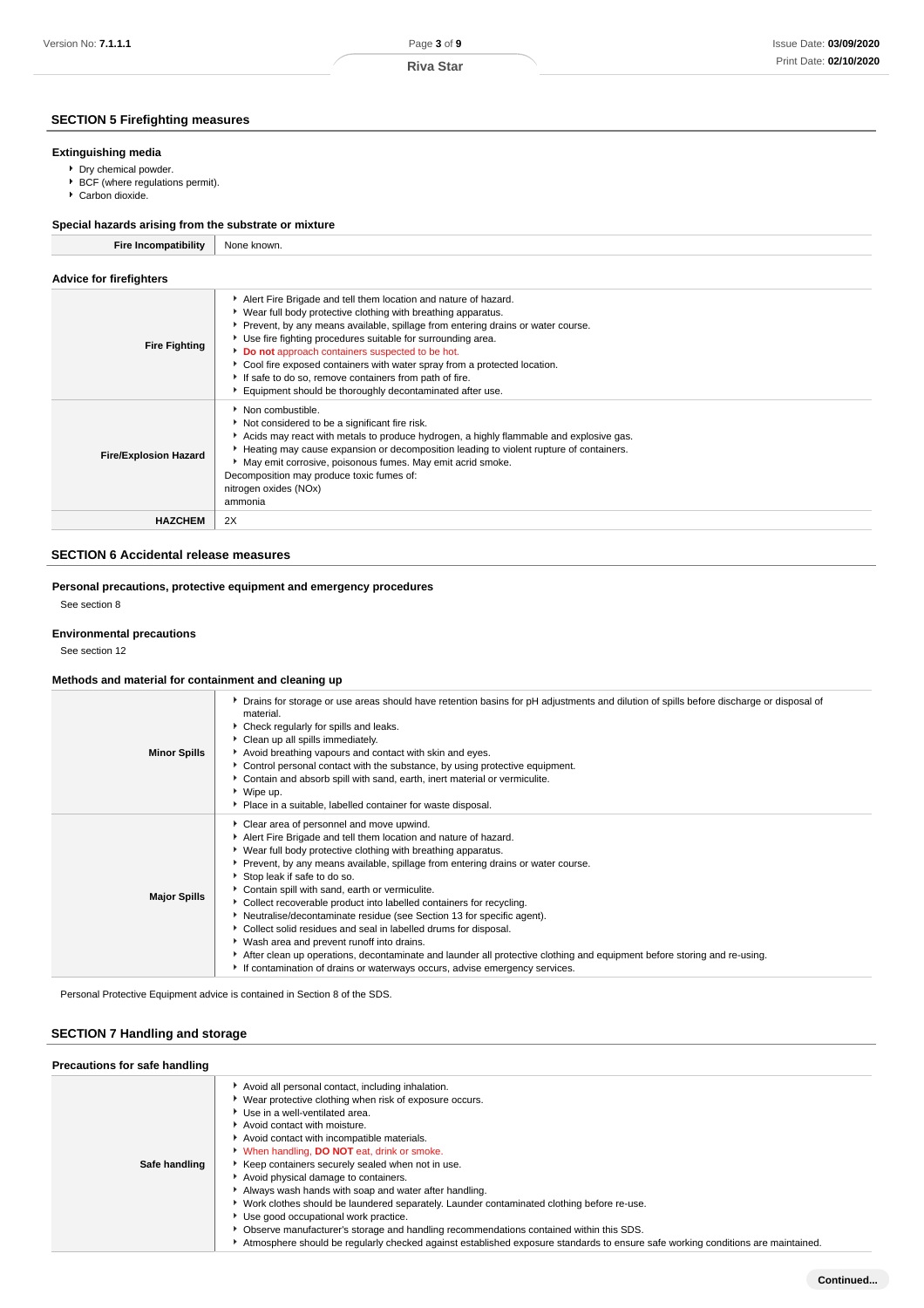| Other information                                            | Do not store in direct sunlight.<br>Store in a dry and well ventilated-area, away from heat and sunlight. |  |
|--------------------------------------------------------------|-----------------------------------------------------------------------------------------------------------|--|
| Conditions for safe storage, including any incompatibilities |                                                                                                           |  |
| Suitable container                                           | <b>DO NOT</b> repack. Use containers supplied by manufacturer only.                                       |  |
| Storage incompatibility                                      | Avoid contact with copper, aluminium and their alloys.                                                    |  |
|                                                              |                                                                                                           |  |

# **SECTION 8 Exposure controls / personal protection**

# **Control parameters**

# **Occupational Exposure Limits (OEL)**

# **INGREDIENT DATA**

| Source                       | Ingredient         | <b>Material name</b>              | <b>TWA</b>            | <b>STEL</b>   | Peak          | <b>Notes</b>  |
|------------------------------|--------------------|-----------------------------------|-----------------------|---------------|---------------|---------------|
| Australia Exposure Standards | silver(I) fluoride | Fluorides (as F)                  | $2.5 \text{ mg/m}$ 3  | Not Available | Not Available | Not Available |
| Australia Exposure Standards | silver(I) fluoride | Silver, soluble compounds (as Aq) | $0.01 \text{ ma/m}$ 3 | Not Available | Not Available | Not Available |

# **Emergency Limits**

| Ingredient                           | <b>Material name</b>                                                                                                                                                                                                                                                                                                                                                     | TEEL-1 |                | TEEL-2                                  | TEEL-3    |  |
|--------------------------------------|--------------------------------------------------------------------------------------------------------------------------------------------------------------------------------------------------------------------------------------------------------------------------------------------------------------------------------------------------------------------------|--------|----------------|-----------------------------------------|-----------|--|
| ammonia                              | Ammonium hydroxide                                                                                                                                                                                                                                                                                                                                                       | 61 ppm |                | 330 ppm                                 | 2,300 ppm |  |
|                                      |                                                                                                                                                                                                                                                                                                                                                                          |        |                |                                         |           |  |
| Ingredient                           | <b>Original IDLH</b>                                                                                                                                                                                                                                                                                                                                                     |        |                | <b>Revised IDLH</b>                     |           |  |
| silver(I) fluoride                   | $10 \text{ mg/m}$                                                                                                                                                                                                                                                                                                                                                        |        |                | Not Available                           |           |  |
| ammonia                              | Not Available                                                                                                                                                                                                                                                                                                                                                            |        |                | Not Available                           |           |  |
| water                                | Not Available                                                                                                                                                                                                                                                                                                                                                            |        | Not Available  |                                         |           |  |
| <b>Occupational Exposure Banding</b> |                                                                                                                                                                                                                                                                                                                                                                          |        |                |                                         |           |  |
| Ingredient                           | <b>Occupational Exposure Band Rating</b>                                                                                                                                                                                                                                                                                                                                 |        |                | <b>Occupational Exposure Band Limit</b> |           |  |
| ammonia                              | E                                                                                                                                                                                                                                                                                                                                                                        |        | $\leq 0.1$ ppm |                                         |           |  |
| Notes:                               | Occupational exposure banding is a process of assigning chemicals into specific categories or bands based on a chemical's potency and the<br>adverse health outcomes associated with exposure. The output of this process is an occupational exposure band (OEB), which corresponds to a<br>range of exposure concentrations that are expected to protect worker health. |        |                |                                         |           |  |

# **MATERIAL DATA**

**Exposure controls**

|                         | Engineering controls are used to remove a hazard or place a barrier between the worker and the hazard. Well-designed engineering controls can<br>be highly effective in protecting workers and will typically be independent of worker interactions to provide this high level of protection.<br>The basic types of engineering controls are:<br>Process controls which involve changing the way a job activity or process is done to reduce the risk.<br>Enclosure and/or isolation of emission source which keeps a selected hazard "physically" away from the worker and ventilation that strategically<br>"adds" and "removes" air in the work environment. Ventilation can remove or dilute an air contaminant if designed properly. The design of a<br>ventilation system must match the particular process and chemical or contaminant in use.<br>Employers may need to use multiple types of controls to prevent employee overexposure.<br>General exhaust is adequate under normal operating conditions. Local exhaust ventilation may be required in special circumstances. If risk of<br>overexposure exists, wear approved respirator. Supplied-air type respirator may be required in special circumstances. Correct fit is essential to<br>ensure adequate protection. Provide adequate ventilation in warehouses and enclosed storage areas. Air contaminants generated in the<br>workplace possess varying "escape" velocities which, in turn, determine the "capture velocities" of fresh circulating air required to effectively<br>remove the contaminant. |                                     |            |
|-------------------------|-------------------------------------------------------------------------------------------------------------------------------------------------------------------------------------------------------------------------------------------------------------------------------------------------------------------------------------------------------------------------------------------------------------------------------------------------------------------------------------------------------------------------------------------------------------------------------------------------------------------------------------------------------------------------------------------------------------------------------------------------------------------------------------------------------------------------------------------------------------------------------------------------------------------------------------------------------------------------------------------------------------------------------------------------------------------------------------------------------------------------------------------------------------------------------------------------------------------------------------------------------------------------------------------------------------------------------------------------------------------------------------------------------------------------------------------------------------------------------------------------------------------------------------------------------------------------------|-------------------------------------|------------|
|                         | Type of Contaminant:                                                                                                                                                                                                                                                                                                                                                                                                                                                                                                                                                                                                                                                                                                                                                                                                                                                                                                                                                                                                                                                                                                                                                                                                                                                                                                                                                                                                                                                                                                                                                          |                                     | Air Speed: |
|                         | solvent, vapours, degreasing etc., evaporating from tank (in still air).                                                                                                                                                                                                                                                                                                                                                                                                                                                                                                                                                                                                                                                                                                                                                                                                                                                                                                                                                                                                                                                                                                                                                                                                                                                                                                                                                                                                                                                                                                      | $0.25 - 0.5$ m/s<br>(50-100 f/min)  |            |
| Appropriate engineering | aerosols, fumes from pouring operations, intermittent container filling, low speed conveyer transfers, welding, spray<br>drift, plating acid fumes, pickling (released at low velocity into zone of active generation)                                                                                                                                                                                                                                                                                                                                                                                                                                                                                                                                                                                                                                                                                                                                                                                                                                                                                                                                                                                                                                                                                                                                                                                                                                                                                                                                                        | 0.5-1 m/s (100-200<br>$f/min.$ )    |            |
| controls                | direct spray, spray painting in shallow booths, drum filling, conveyer loading, crusher dusts, gas discharge (active<br>1-2.5 m/s (200-500<br>generation into zone of rapid air motion)<br>$f/min.$ )                                                                                                                                                                                                                                                                                                                                                                                                                                                                                                                                                                                                                                                                                                                                                                                                                                                                                                                                                                                                                                                                                                                                                                                                                                                                                                                                                                         |                                     |            |
|                         | grinding, abrasive blasting, tumbling, high speed wheel generated dusts (released at high initial velocity into zone of<br>very high rapid air motion)                                                                                                                                                                                                                                                                                                                                                                                                                                                                                                                                                                                                                                                                                                                                                                                                                                                                                                                                                                                                                                                                                                                                                                                                                                                                                                                                                                                                                        | $2.5 - 10$ m/s<br>(500-2000 f/min.) |            |
|                         | Within each range the appropriate value depends on:                                                                                                                                                                                                                                                                                                                                                                                                                                                                                                                                                                                                                                                                                                                                                                                                                                                                                                                                                                                                                                                                                                                                                                                                                                                                                                                                                                                                                                                                                                                           |                                     |            |
|                         | Lower end of the range                                                                                                                                                                                                                                                                                                                                                                                                                                                                                                                                                                                                                                                                                                                                                                                                                                                                                                                                                                                                                                                                                                                                                                                                                                                                                                                                                                                                                                                                                                                                                        | Upper end of the range              |            |
|                         | 1: Room air currents minimal or favourable to capture                                                                                                                                                                                                                                                                                                                                                                                                                                                                                                                                                                                                                                                                                                                                                                                                                                                                                                                                                                                                                                                                                                                                                                                                                                                                                                                                                                                                                                                                                                                         | 1: Disturbing room air currents     |            |
|                         | 2: Contaminants of low toxicity or of nuisance value only.                                                                                                                                                                                                                                                                                                                                                                                                                                                                                                                                                                                                                                                                                                                                                                                                                                                                                                                                                                                                                                                                                                                                                                                                                                                                                                                                                                                                                                                                                                                    | 2: Contaminants of high toxicity    |            |
|                         | 3: Intermittent, low production.                                                                                                                                                                                                                                                                                                                                                                                                                                                                                                                                                                                                                                                                                                                                                                                                                                                                                                                                                                                                                                                                                                                                                                                                                                                                                                                                                                                                                                                                                                                                              | 3: High production, heavy use       |            |
|                         | 4: Large hood or large air mass in motion                                                                                                                                                                                                                                                                                                                                                                                                                                                                                                                                                                                                                                                                                                                                                                                                                                                                                                                                                                                                                                                                                                                                                                                                                                                                                                                                                                                                                                                                                                                                     | 4: Small hood-local control only    |            |
|                         | Simple theory shows that air velocity falls rapidly with distance away from the opening of a simple extraction pipe. Velocity generally decreases<br>with the square of distance from the extraction point (in simple cases). Therefore the air speed at the extraction point should be adjusted,<br>accordingly, after reference to distance from the contaminating source. The air velocity at the extraction fan, for example, should be a minimum of<br>1-2 m/s (200-400 f/min) for extraction of solvents generated in a tank 2 meters distant from the extraction point. Other mechanical considerations,<br>producing performance deficits within the extraction apparatus, make it essential that theoretical air velocities are multiplied by factors of 10 or<br>more when extraction systems are installed or used.                                                                                                                                                                                                                                                                                                                                                                                                                                                                                                                                                                                                                                                                                                                                                |                                     |            |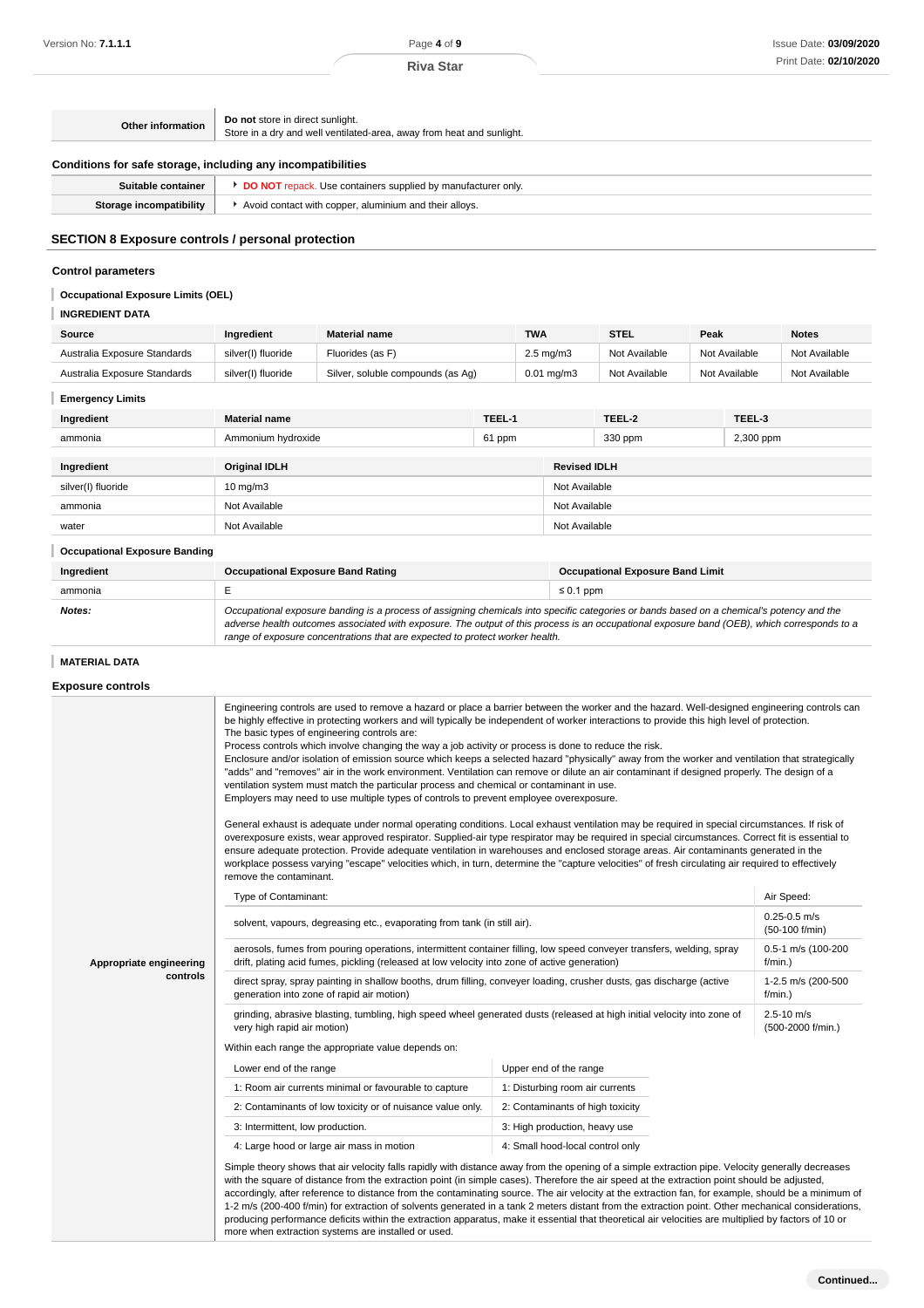| <b>Personal protection</b> |                                                                                                                                                                                                                                                                                                                                                                                                                                                                                                                                                                                                                                                                                                                                                                                                                                                                                                                                                                |
|----------------------------|----------------------------------------------------------------------------------------------------------------------------------------------------------------------------------------------------------------------------------------------------------------------------------------------------------------------------------------------------------------------------------------------------------------------------------------------------------------------------------------------------------------------------------------------------------------------------------------------------------------------------------------------------------------------------------------------------------------------------------------------------------------------------------------------------------------------------------------------------------------------------------------------------------------------------------------------------------------|
| Eye and face protection    | Safety glasses with side shields<br>Chemical goggles.<br>▶ Contact lenses may pose a special hazard; soft contact lenses may absorb and concentrate irritants. A written policy document, describing<br>the wearing of lenses or restrictions on use, should be created for each workplace or task. This should include a review of lens absorption<br>and adsorption for the class of chemicals in use and an account of injury experience. Medical and first-aid personnel should be trained in<br>their removal and suitable equipment should be readily available. In the event of chemical exposure, begin eye irrigation immediately and<br>remove contact lens as soon as practicable. Lens should be removed at the first signs of eye redness or irritation - lens should be removed in<br>a clean environment only after workers have washed hands thoroughly. [CDC NIOSH Current Intelligence Bulletin 59], [AS/NZS 1336 or<br>national equivalent] |
| <b>Skin protection</b>     | See Hand protection below                                                                                                                                                                                                                                                                                                                                                                                                                                                                                                                                                                                                                                                                                                                                                                                                                                                                                                                                      |
| Hands/feet protection      | ▶ Wear chemical protective gloves, e.g. PVC.<br>▶ Wear safety footwear or safety gumboots, e.g. Rubber<br>▶ Rubber Gloves                                                                                                                                                                                                                                                                                                                                                                                                                                                                                                                                                                                                                                                                                                                                                                                                                                      |
| <b>Body protection</b>     | See Other protection below                                                                                                                                                                                                                                                                                                                                                                                                                                                                                                                                                                                                                                                                                                                                                                                                                                                                                                                                     |
| Other protection           | No special equipment needed when handling small quantities.<br><b>OTHERWISE:</b><br>• Overalls.<br>▶ Barrier cream.<br>▶ Evewash unit.                                                                                                                                                                                                                                                                                                                                                                                                                                                                                                                                                                                                                                                                                                                                                                                                                         |

### **Respiratory protection**

Type K Filter of sufficient capacity. (AS/NZS 1716 & 1715, EN 143:2000 & 149:2001, ANSI Z88 or national equivalent)

Where the concentration of gas/particulates in the breathing zone, approaches or exceeds the "Exposure Standard" (or ES), respiratory protection is required. Degree of protection varies with both face-piece and Class of filter; the nature of protection varies with Type of filter.

| <b>Required Minimum Protection Factor</b> | <b>Half-Face Respirator</b> | <b>Full-Face Respirator</b> | <b>Powered Air Respirator</b> |
|-------------------------------------------|-----------------------------|-----------------------------|-------------------------------|
| up to $10 \times ES$                      | K-AUS                       |                             | K-PAPR-AUS / Class 1          |
| up to $50 \times ES$                      |                             | K-AUS / Class 1             |                               |
| up to $100 \times ES$                     |                             | $K-2$                       | K-PAPR-2 ^                    |

^ - Full-face

A(All classes) = Organic vapours, B AUS or B1 = Acid gasses, B2 = Acid gas or hydrogen cyanide(HCN), B3 = Acid gas or hydrogen cyanide(HCN), E = Sulfur dioxide(SO2), G = Agricultural chemicals, K = Ammonia(NH3), Hg = Mercury, NO = Oxides of nitrogen, MB = Methyl bromide, AX = Low boiling point organic compounds(below 65 degC)

# **SECTION 9 Physical and chemical properties**

### **Information on basic physical and chemical properties**

| Appearance                                      | Clear, colourless liquid with ammonia odour. |                                            |                |
|-------------------------------------------------|----------------------------------------------|--------------------------------------------|----------------|
|                                                 |                                              |                                            |                |
| <b>Physical state</b>                           | Liquid                                       | Relative density (Water = 1)               | 1.2            |
| Odour                                           | Not Available                                | Partition coefficient n-octanol<br>/ water | Not Available  |
| <b>Odour threshold</b>                          | Not Available                                | Auto-ignition temperature (°C)             | Not Available  |
| pH (as supplied)                                | Not Available                                | <b>Decomposition temperature</b>           | Not Available  |
| Melting point / freezing point<br>(°C)          | Not Available                                | Viscosity (cSt)                            | Not Available  |
| Initial boiling point and boiling<br>range (°C) | Not Available                                | Molecular weight (g/mol)                   | Not Applicable |
| Flash point (°C)                                | Not Available                                | <b>Taste</b>                               | Not Available  |
| <b>Evaporation rate</b>                         | Not Available                                | <b>Explosive properties</b>                | Not Available  |
| Flammability                                    | Not Available                                | <b>Oxidising properties</b>                | Not Available  |
| Upper Explosive Limit (%)                       | Not Available                                | Surface Tension (dyn/cm or<br>$mN/m$ )     | Not Available  |
| Lower Explosive Limit (%)                       | Not Available                                | <b>Volatile Component (%vol)</b>           | Not Available  |
| Vapour pressure (kPa)                           | Not Available                                | Gas group                                  | Not Available  |
| Solubility in water                             | Not Available                                | pH as a solution (1%)                      | Not Available  |
| Vapour density (Air = 1)                        | Not Available                                | VOC g/L                                    | Not Available  |

# **SECTION 10 Stability and reactivity**

| Reactivity                              | See section 7                                                             |
|-----------------------------------------|---------------------------------------------------------------------------|
| <b>Chemical stability</b>               | Product is considered stable and hazardous polymerisation will not occur. |
| Possibility of hazardous<br>  reactions | See section 7                                                             |
| <b>Conditions to avoid</b>              | See section 7                                                             |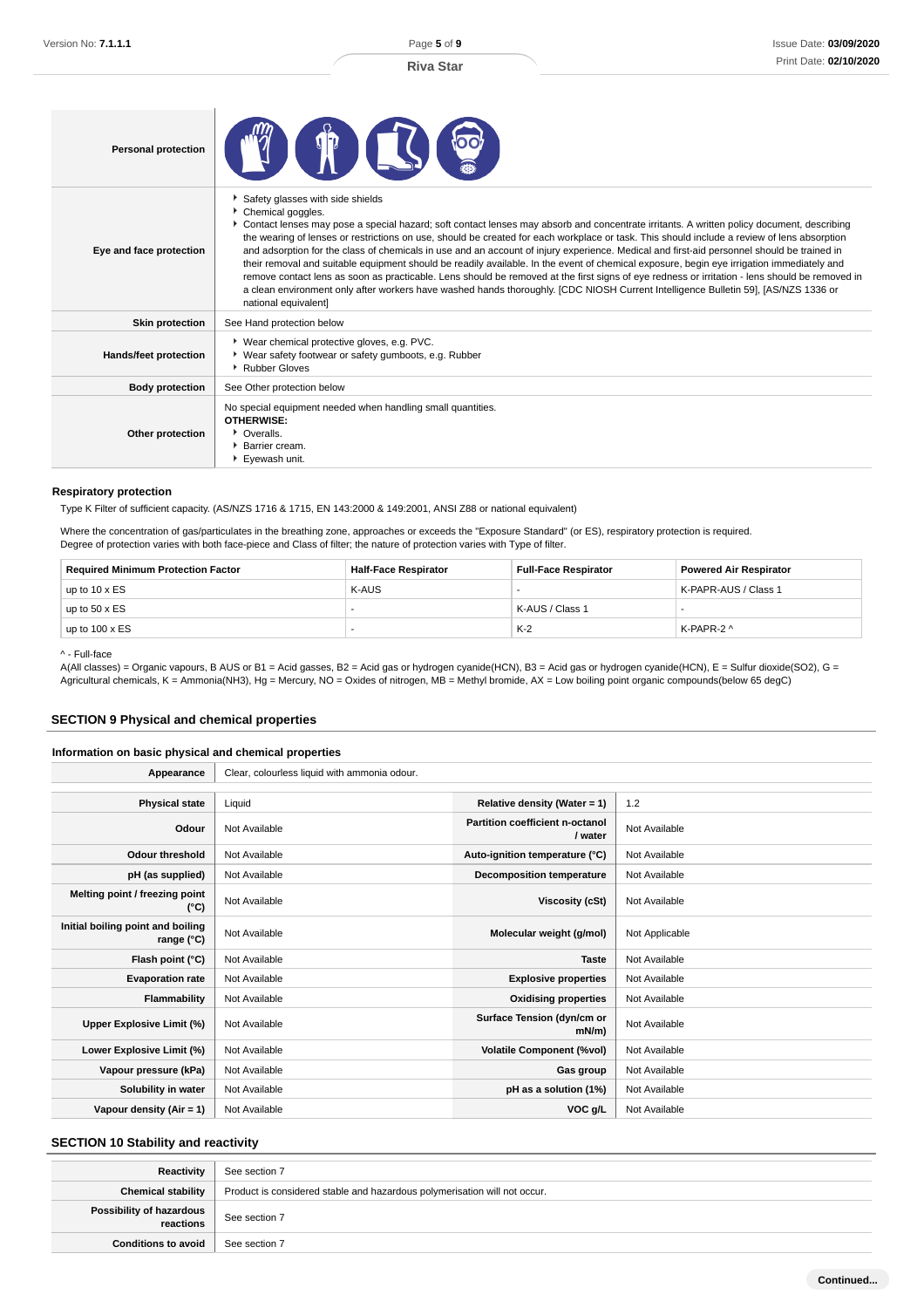**Riva Star**

| Incompatible materials                      | See section 7 |
|---------------------------------------------|---------------|
| Hazardous decomposition<br>products         | See section 5 |
| <b>SECTION 11 Toxicological information</b> |               |

# **Information on toxicological effects**

| Inhaled             | Limited evidence or practical experience suggests that the material may produce irritation of the respiratory system, in a significant number of<br>individuals, following inhalation. In contrast to most organs, the lung is able to respond to a chemical insult by first removing or neutralising the<br>irritant and then repairing the damage. The repair process, which initially evolved to protect mammalian lungs from foreign matter and antigens,<br>may however, produce further lung damage resulting in the impairment of gas exchange, the primary function of the lungs. Respiratory tract<br>irritation often results in an inflammatory response involving the recruitment and activation of many cell types, mainly derived from the vascular<br>system.                                                                                                                                                                                                                                                                                                                                                                                                                                                                                                                                                                                                                                                                                                                            |
|---------------------|---------------------------------------------------------------------------------------------------------------------------------------------------------------------------------------------------------------------------------------------------------------------------------------------------------------------------------------------------------------------------------------------------------------------------------------------------------------------------------------------------------------------------------------------------------------------------------------------------------------------------------------------------------------------------------------------------------------------------------------------------------------------------------------------------------------------------------------------------------------------------------------------------------------------------------------------------------------------------------------------------------------------------------------------------------------------------------------------------------------------------------------------------------------------------------------------------------------------------------------------------------------------------------------------------------------------------------------------------------------------------------------------------------------------------------------------------------------------------------------------------------|
| Ingestion           | The material can produce chemical burns within the oral cavity and gastrointestinal tract following ingestion.<br>Accidental ingestion of the material may be damaging to the health of the individual.                                                                                                                                                                                                                                                                                                                                                                                                                                                                                                                                                                                                                                                                                                                                                                                                                                                                                                                                                                                                                                                                                                                                                                                                                                                                                                 |
| <b>Skin Contact</b> | The material can produce chemical burns following direct contact with the skin.<br>Open cuts, abraded or irritated skin should not be exposed to this material<br>Entry into the blood-stream through, for example, cuts, abrasions, puncture wounds or lesions, may produce systemic injury with harmful effects.<br>Examine the skin prior to the use of the material and ensure that any external damage is suitably protected.                                                                                                                                                                                                                                                                                                                                                                                                                                                                                                                                                                                                                                                                                                                                                                                                                                                                                                                                                                                                                                                                      |
| Eye                 | The material can produce chemical burns to the eye following direct contact. Vapours or mists may be extremely irritating.                                                                                                                                                                                                                                                                                                                                                                                                                                                                                                                                                                                                                                                                                                                                                                                                                                                                                                                                                                                                                                                                                                                                                                                                                                                                                                                                                                              |
| Chronic             | Limited evidence suggests that repeated or long-term occupational exposure may produce cumulative health effects involving organs or<br>biochemical systems.<br>Repeated or prolonged exposure to acids may result in the erosion of teeth, inflammatory and ulcerative changes in the mouth and necrosis<br>(rarely) of the jaw. Bronchial irritation, with cough, and frequent attacks of bronchial pneumonia may ensue. Gastrointestinal disturbances may<br>also occur. Chronic exposures may result in dermatitis and/or conjunctivitis.<br>The impact of inhaled acidic agents on the respiratory tract depends upon a number of interrelated factors. These include physicochemical<br>characteristics, e.g., gas versus aerosol; particle size (small particles can penetrate deeper into the lung); water solubility (more soluble agents<br>are more likely to be removed in the nose and mouth). Given the general lack of information on the particle size of aerosols involved in<br>occupational exposures to acids, it is difficult to identify their principal deposition site within the respiratory tract. Acid mists containing particles<br>with a diameter of up to a few micrometers will be deposited in both the upper and lower airways. They are irritating to mucous epithelia, they<br>cause dental erosion, and they produce acute effects in the lungs (symptoms and changes in pulmonary function). Asthmatics appear to be at<br>particular risk for pulmonary effects. |

| <b>Riva Star</b>   | <b>TOXICITY</b>                                                                                                                                                                                                                 | <b>IRRITATION</b>             |
|--------------------|---------------------------------------------------------------------------------------------------------------------------------------------------------------------------------------------------------------------------------|-------------------------------|
|                    | Not Available                                                                                                                                                                                                                   | Not Available                 |
|                    | <b>TOXICITY</b>                                                                                                                                                                                                                 | <b>IRRITATION</b>             |
| silver(I) fluoride | Not Available                                                                                                                                                                                                                   | Not Available                 |
|                    | <b>TOXICITY</b>                                                                                                                                                                                                                 | <b>IRRITATION</b>             |
|                    | $= 750$ mg/kg <sup>[2]</sup>                                                                                                                                                                                                    | Eye (rabbit): 0.25 mg SEVERE  |
|                    | 20 mg/kg $[2]$                                                                                                                                                                                                                  | Eye (rabbit): 1 mg/30s SEVERE |
| ammonia            | 43 mg/kg[2]                                                                                                                                                                                                                     |                               |
|                    | Inhalation (rat) LC50: 1997.718 mg/l/4h <sup>[2]</sup>                                                                                                                                                                          |                               |
|                    | Oral (rat) LD50: ~350-370 mg/kg <sup>[2]</sup>                                                                                                                                                                                  |                               |
|                    | <b>TOXICITY</b>                                                                                                                                                                                                                 | <b>IRRITATION</b>             |
| water              | Oral (rat) LD50: >90000 mg/kg <sup>[2]</sup>                                                                                                                                                                                    | Not Available                 |
| Legend:            | 1. Value obtained from Europe ECHA Registered Substances - Acute toxicity 2.* Value obtained from manufacturer's SDS. Unless otherwise<br>specified data extracted from RTECS - Register of Toxic Effect of chemical Substances |                               |

| <b>AMMONIA</b>                                     | The material may produce severe irritation to the eye causing pronounced inflammation. Repeated or prolonged exposure to irritants may<br>produce conjunctivitis.                                                                                                                                                                                                                                                                                                                                                                                                                                                                                                                                                                                                                                                                                                                                                                                                                                                                                                                                                                                                                                                                                                                                                                             |                               |   |
|----------------------------------------------------|-----------------------------------------------------------------------------------------------------------------------------------------------------------------------------------------------------------------------------------------------------------------------------------------------------------------------------------------------------------------------------------------------------------------------------------------------------------------------------------------------------------------------------------------------------------------------------------------------------------------------------------------------------------------------------------------------------------------------------------------------------------------------------------------------------------------------------------------------------------------------------------------------------------------------------------------------------------------------------------------------------------------------------------------------------------------------------------------------------------------------------------------------------------------------------------------------------------------------------------------------------------------------------------------------------------------------------------------------|-------------------------------|---|
| SILVER(I) FLUORIDE &<br><b>AMMONIA</b>             | Asthma-like symptoms may continue for months or even years after exposure to the material ceases. This may be due to a non-allergenic<br>condition known as reactive airways dysfunction syndrome (RADS) which can occur following exposure to high levels of highly irritating<br>compound. Key criteria for the diagnosis of RADS include the absence of preceding respiratory disease, in a non-atopic individual, with abrupt<br>onset of persistent asthma-like symptoms within minutes to hours of a documented exposure to the irritant. A reversible airflow pattern, on<br>spirometry, with the presence of moderate to severe bronchial hyperreactivity on methacholine challenge testing and the lack of minimal<br>lymphocytic inflammation, without eosinophilia, have also been included in the criteria for diagnosis of RADS. RADS (or asthma) following an<br>irritating inhalation is an infrequent disorder with rates related to the concentration of and duration of exposure to the irritating substance.<br>Industrial bronchitis, on the other hand, is a disorder that occurs as result of exposure due to high concentrations of irritating substance (often<br>particulate in nature) and is completely reversible after exposure ceases. The disorder is characterised by dyspnea, cough and mucus<br>production. |                               |   |
| SILVER(I) FLUORIDE &<br><b>AMMONIA &amp; WATER</b> | No significant acute toxicological data identified in literature search.                                                                                                                                                                                                                                                                                                                                                                                                                                                                                                                                                                                                                                                                                                                                                                                                                                                                                                                                                                                                                                                                                                                                                                                                                                                                      |                               |   |
| <b>Acute Toxicity</b>                              | ✔                                                                                                                                                                                                                                                                                                                                                                                                                                                                                                                                                                                                                                                                                                                                                                                                                                                                                                                                                                                                                                                                                                                                                                                                                                                                                                                                             | Carcinogenicity               | × |
| <b>Skin Irritation/Corrosion</b>                   | ✔                                                                                                                                                                                                                                                                                                                                                                                                                                                                                                                                                                                                                                                                                                                                                                                                                                                                                                                                                                                                                                                                                                                                                                                                                                                                                                                                             |                               | × |
|                                                    |                                                                                                                                                                                                                                                                                                                                                                                                                                                                                                                                                                                                                                                                                                                                                                                                                                                                                                                                                                                                                                                                                                                                                                                                                                                                                                                                               | Reproductivity                |   |
| <b>Serious Eye Damage/Irritation</b>               | ×                                                                                                                                                                                                                                                                                                                                                                                                                                                                                                                                                                                                                                                                                                                                                                                                                                                                                                                                                                                                                                                                                                                                                                                                                                                                                                                                             | <b>STOT - Single Exposure</b> | × |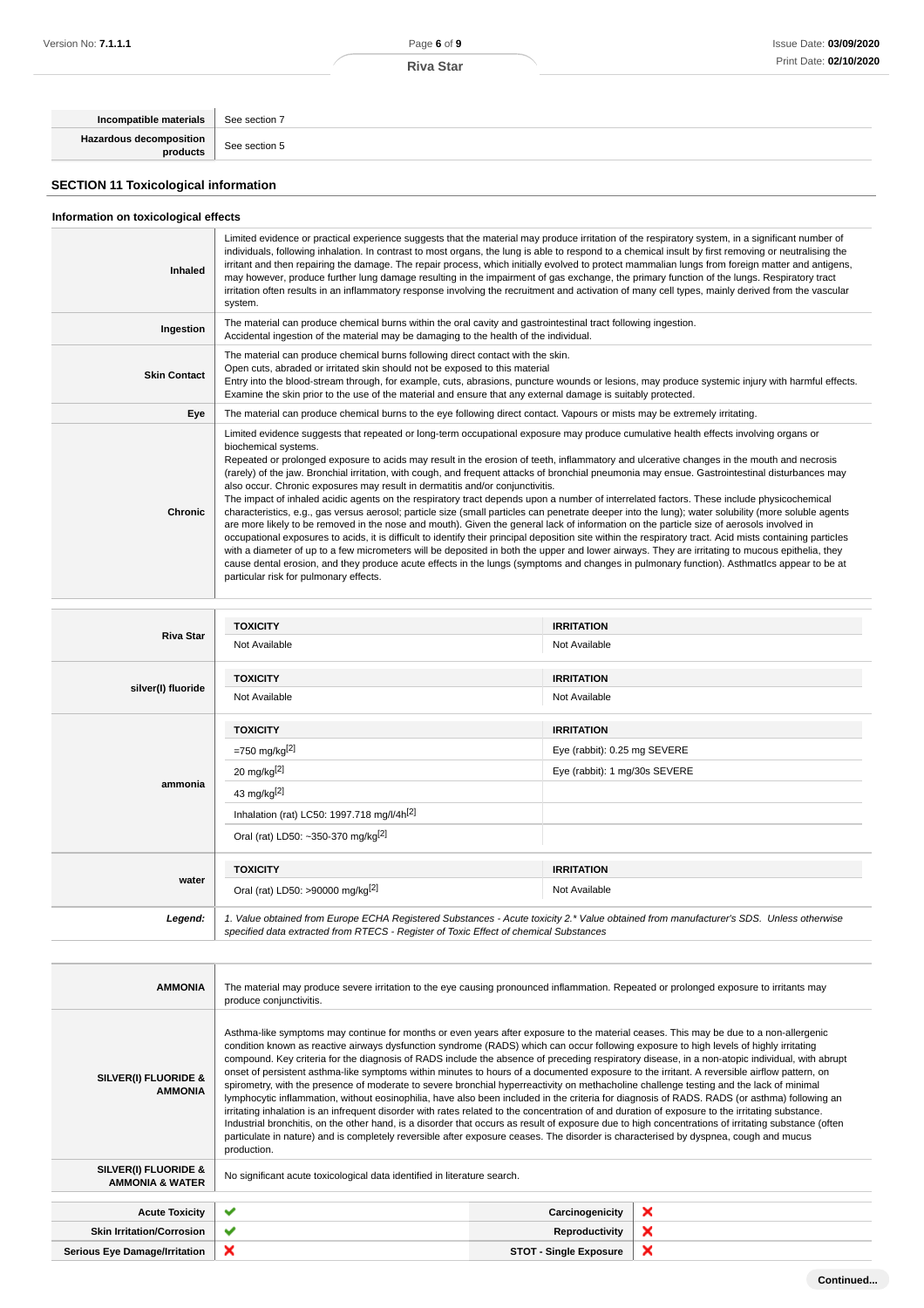

### **SECTION 12 Ecological information**

### **Toxicity**

| Endpoint         | <b>Test Duration (hr)</b> | <b>Species</b> | Value<br>Source                      |
|------------------|---------------------------|----------------|--------------------------------------|
| Not<br>Available | Not Available             | Not Available  | Not<br>Not<br>Available<br>Available |
| Endpoint         | <b>Test Duration (hr)</b> | <b>Species</b> | Value<br>Source                      |
| Not<br>Available | Not Available             | Not Available  | Not<br>Not<br>Available<br>Available |
| Endpoint         | <b>Test Duration (hr)</b> | <b>Species</b> | Value<br>Source                      |
| Not<br>Available | Not Available             | Not Available  | Not<br>Not<br>Available<br>Available |
| Endpoint         | <b>Test Duration (hr)</b> | <b>Species</b> | Value<br>Source                      |
| Not<br>Available | Not Available             | Not Available  | Not<br>Not<br>Available<br>Available |
|                  |                           |                |                                      |

V3.12 (QSAR) - Aquatic Toxicity Data (Estimated) 4. US EPA, Ecotox database - Aquatic Toxicity Data 5. ECETOC Aquatic Hazard Assessment Data 6. NITE (Japan) - Bioconcentration Data 7. METI (Japan) - Bioconcentration Data 8. Vendor Data

### Very toxic to aquatic organisms.

**DO NOT** discharge into sewer or waterways.

### **Persistence and degradability**

| امتاه<br><u>Ing</u> | Vater/Soil<br>ence:<br>. | Dar.<br>stence: Air |
|---------------------|--------------------------|---------------------|
| water               | LOW                      | LOW                 |

### **Bioaccumulative potential**

| Ingredient              | <b>Bioaccumulation</b>  |  |
|-------------------------|-------------------------|--|
| water                   | LOW (LogKOW = $-1.38$ ) |  |
| <b>Mobility in soil</b> |                         |  |
| Ingredient              | Mobility                |  |
| water                   | LOW (KOC = $14.3$ )     |  |

### **SECTION 13 Disposal considerations**

| DO NOT allow wash water from cleaning or process equipment to enter drains.<br>It may be necessary to collect all wash water for treatment before disposal.<br>In all cases disposal to sewer may be subject to local laws and regulations and these should be considered first.<br>Product / Packaging disposal<br>• Where in doubt contact the responsible authority. | Waste treatment methods |  |
|-------------------------------------------------------------------------------------------------------------------------------------------------------------------------------------------------------------------------------------------------------------------------------------------------------------------------------------------------------------------------|-------------------------|--|
| Consult State Land Waste Management Authority for disposal.<br>Bury residue in an authorised landfill.                                                                                                                                                                                                                                                                  |                         |  |

# **SECTION 14 Transport information**

| <b>Labels Required</b>  |    |
|-------------------------|----|
|                         |    |
| <b>Marine Pollutant</b> | v  |
| <b>HAZCHEM</b>          | 2X |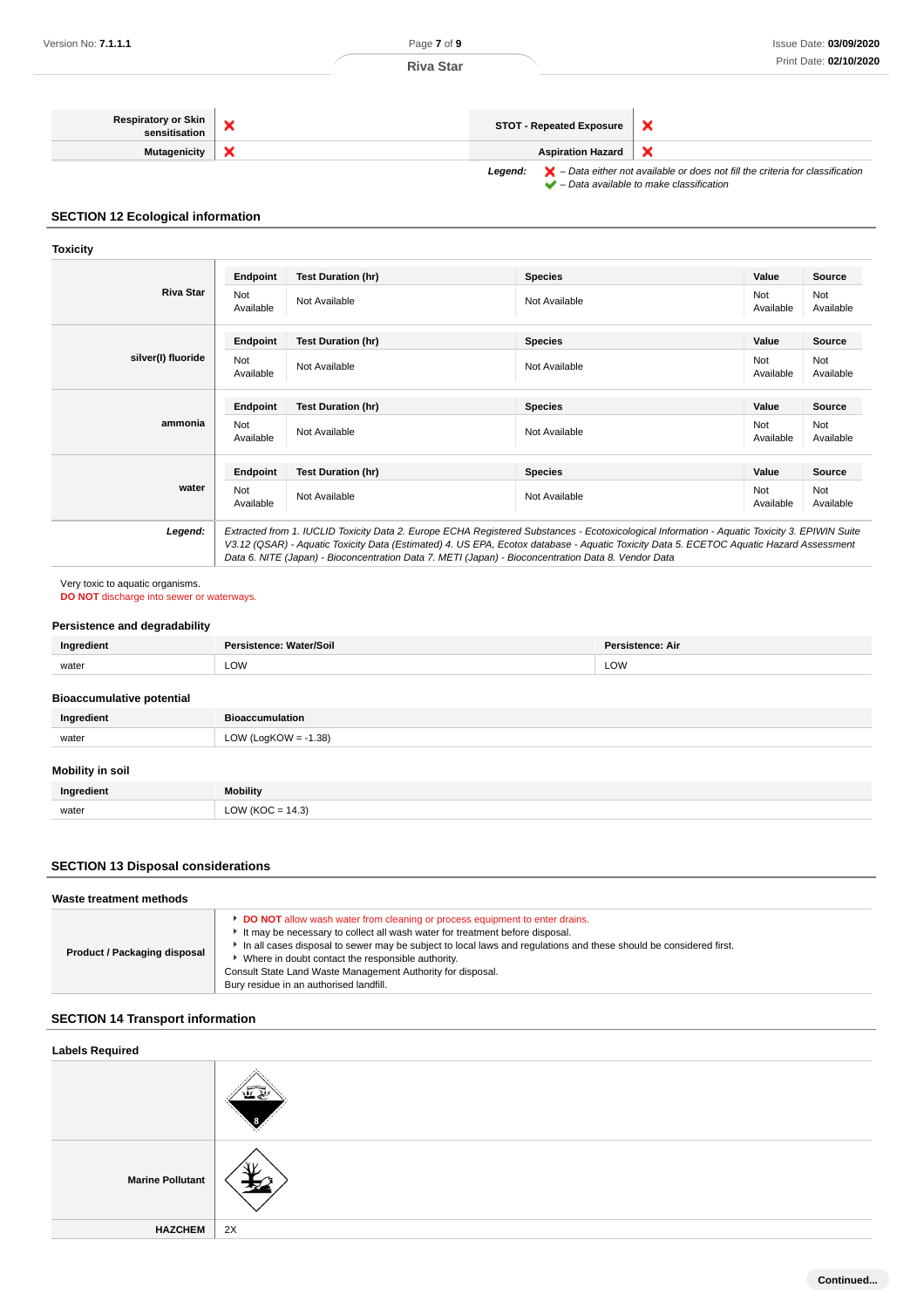### **Land transport (ADG)**

| <b>UN</b> number             | 2672                                                                                                                          |
|------------------------------|-------------------------------------------------------------------------------------------------------------------------------|
| UN proper shipping name      | AMMONIA SOLUTION, relative density between 0.880 and 0.957 at 15°C in water, with more than 10% but not more than 35% ammonia |
| Transport hazard class(es)   | Class<br>8<br>Subrisk<br>Not Applicable                                                                                       |
| Packing group                | Ш                                                                                                                             |
| <b>Environmental hazard</b>  | Environmentally hazardous                                                                                                     |
| Special precautions for user | Special provisions<br>Not Applicable<br>5 <sub>L</sub><br>Limited quantity                                                    |

### **Air transport (ICAO-IATA / DGR)**

| <b>UN number</b>             | 2672                                                             |                                                                                                                                         |                |  |
|------------------------------|------------------------------------------------------------------|-----------------------------------------------------------------------------------------------------------------------------------------|----------------|--|
| UN proper shipping name      | ammonia                                                          | Ammonia solution relative density (specific gravity) between 0.880 and 0.957 at 15°C in water, with more than 10% but not more than 35% |                |  |
| Transport hazard class(es)   | <b>ICAO/IATA Class</b><br>ICAO / IATA Subrisk<br><b>ERG Code</b> | 8<br>Not Applicable<br>8L                                                                                                               |                |  |
| Packing group                | Ш                                                                |                                                                                                                                         |                |  |
| <b>Environmental hazard</b>  |                                                                  | Environmentally hazardous                                                                                                               |                |  |
| Special precautions for user | Special provisions                                               |                                                                                                                                         | A64 A803       |  |
|                              | Cargo Only Packing Instructions                                  |                                                                                                                                         | 856            |  |
|                              | Cargo Only Maximum Qty / Pack                                    |                                                                                                                                         | 60 L           |  |
|                              | Passenger and Cargo Packing Instructions                         |                                                                                                                                         | 852            |  |
|                              | Passenger and Cargo Maximum Qty / Pack                           |                                                                                                                                         | 5L             |  |
|                              | Passenger and Cargo Limited Quantity Packing Instructions        |                                                                                                                                         | Y841           |  |
|                              |                                                                  | Passenger and Cargo Limited Maximum Qty / Pack                                                                                          | 1 <sub>L</sub> |  |

# **Sea transport (IMDG-Code / GGVSee)**

| <b>UN number</b>             | 2672                                                                 |                                                                                                                              |
|------------------------------|----------------------------------------------------------------------|------------------------------------------------------------------------------------------------------------------------------|
| UN proper shipping name      |                                                                      | AMMONIA SOLUTION relative density between 0.880 and 0.957 at 15°C in water, with more than 10% but not more than 35% ammonia |
| Transport hazard class(es)   | <b>IMDG Class</b><br><b>IMDG Subrisk</b>                             | 8<br>Not Applicable                                                                                                          |
| Packing group                | Ш                                                                    |                                                                                                                              |
| <b>Environmental hazard</b>  | <b>Marine Pollutant</b>                                              |                                                                                                                              |
| Special precautions for user | <b>EMS Number</b><br>Special provisions<br><b>Limited Quantities</b> | $F-A$ , S-B<br>Not Applicable<br>5L                                                                                          |

# **Transport in bulk according to Annex II of MARPOL and the IBC code**

Not Applicable

If packed as Chemical kits the following classification may be considered if all ICAO/IATA transport requirements are met: Chemical Kit UN3316 - Class 9, SP A44 & A163.

# **SECTION 15 Regulatory information**

# **Safety, health and environmental regulations / legislation specific for the substance or mixture**

**silver(I) fluoride is found on the following regulatory lists**

# **ammonia is found on the following regulatory lists**

Australia Hazardous Chemical Information System (HCIS) - Hazardous Chemicals Australia Standard for the Uniform Scheduling of Medicines and Poisons (SUSMP) - Schedule 6

# **water is found on the following regulatory lists**

Australian Inventory of Industrial Chemicals (AIIC)

# **National Inventory Status**

**National Inventory Status**

Australian Inventory of Industrial Chemicals (AIIC) **International Agency for Research on Cancer (IARC)** - Agents Classified by the IARC Monographs

Australian Inventory of Industrial Chemicals (AIIC)